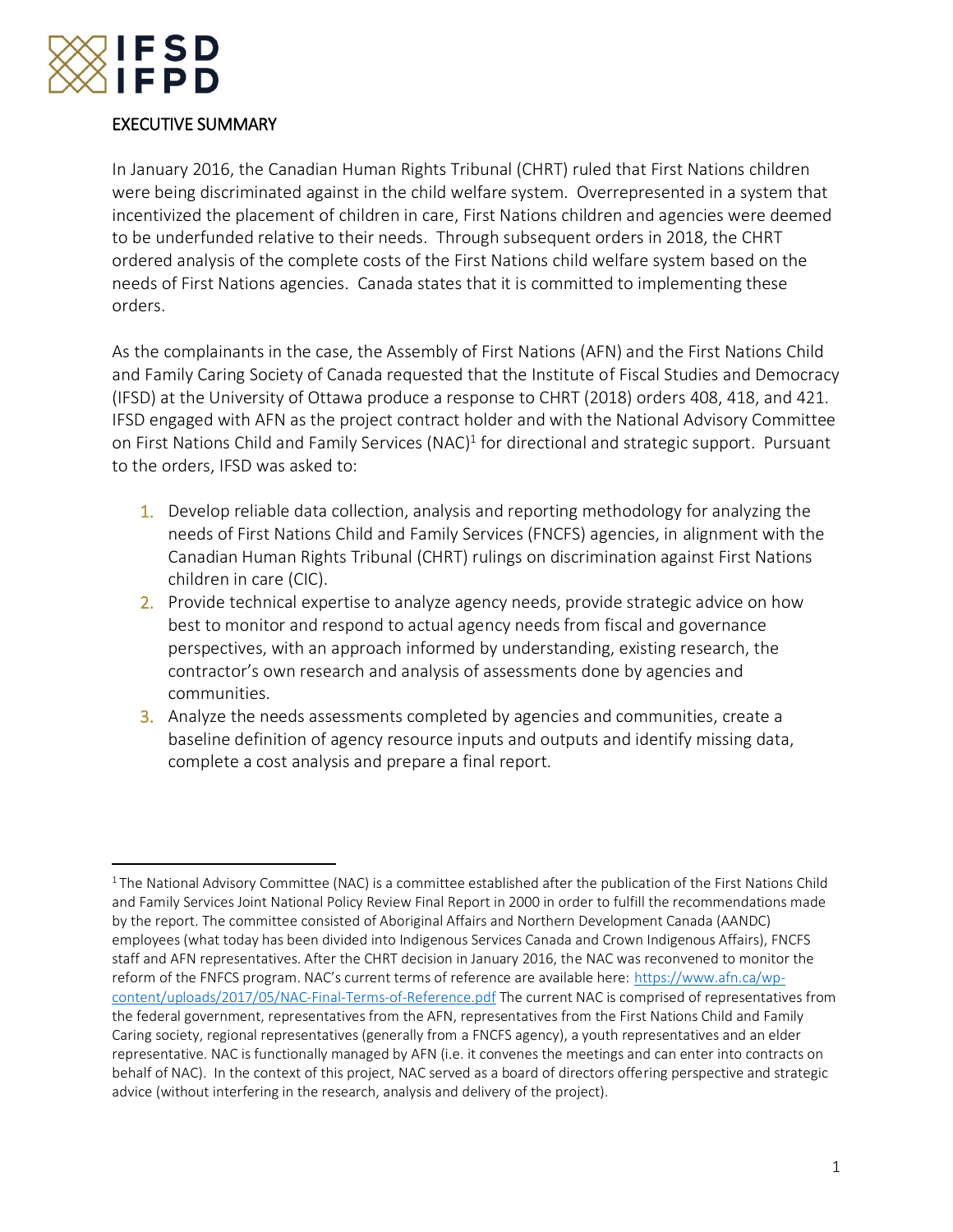

# *Analysis and Findings*

- 1. IFSD reviewed existing needs assessments completed by agencies and communities. IFSD's analysis concluded that this information was not collected and completed in a systematic manner and would not support the development of costing and performance assessment.
- 2. IFSD undertook its work, regarding understanding agency needs, through primary data collection from May 2018 to June 2018, with consultations with agency directors and experts throughout the project. The data collection instrument was a 105-question survey covering agency details to finances to employees to caseloads. IFSD is privileged to have learned from a representative 76% of FNCFS agencies.
- **3.** Key observations and findings from the IFSD  $-$  Agency survey include:
	- **E** Agency characteristics transcend provincial boundaries and funding formulas. An agency serving remote communities in Ontario shares characteristics similar to those serving remote communities in British Columbia.
	- Budgets, while most agencies do not run deficits, they emphasized need for investment in capital and people. Agency budgets are most tightly correlated with children in care (unsurprising, given the structure of the current system).
	- Employees: Most agencies (62%) cannot remunerate their employees at provincial salary levels. Agencies noted the regular over-extension of staff beyond their defined duties.
	- Capital and information technology (IT): Nearly 60% of agencies indicated a need for capital repair and investment. Agency IT funded on average at 1.6%, is severely underfunded when compared to the industry standard of approximately 5-6%.
	- Governance and Data Capacity: While some agencies use internal data to improve their planning, programming and decision-making, significant data gaps exist in aligning inputs and outputs to better understand short-, medium-, and long-term outcomes for children and families that interact with the FNCFS system.
- 4. The most significant cost driver of the current system is the number of children in care, which correlates tightly to agency total budgets.
- 5. Costing models, based on the average cost of a child in care, suggest that under a nopolicy change assumption, inflation and population alone would drive a total system cost increase of between \$40 million to \$140 million by 2021, depending on population scenario assumptions used, from \$1.3 billion in 2017-18.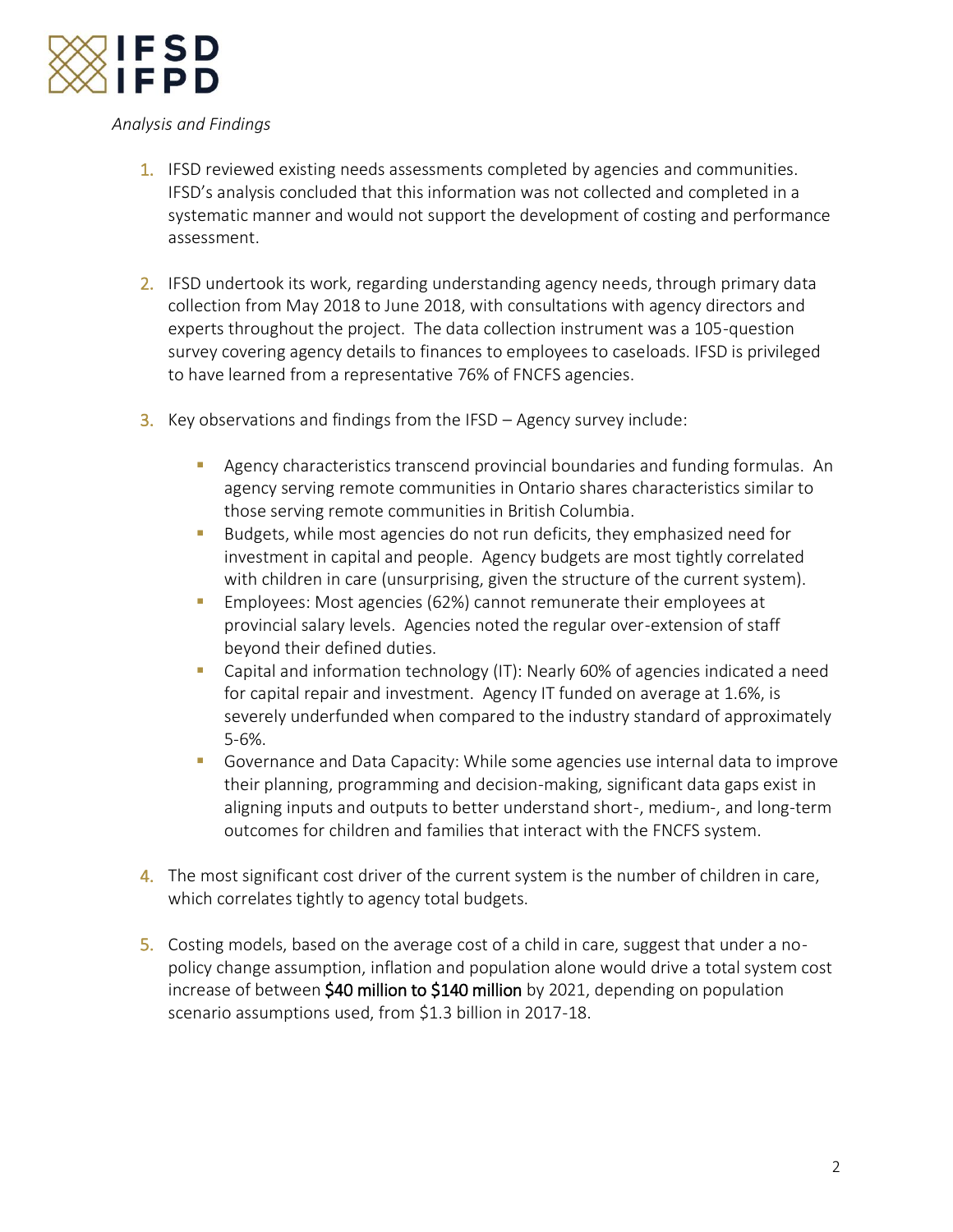

- 6. IFSD undertook benchmark analysis to highlight specific gaps related to spending on prevention, capital and IT. These spending gaps would be in addition to baseline adjustments highlighted above for inflation and population which would ensure budgets are appropriately adjusted for demand and price going forward.
	- Prevention: funded per capita across the total population served, from \$800-\$2,500 per person, prevention program costs estimates for 2019 range from \$224 million to \$708 million. These costs would be on-going in nature and subject to changes in population and inflation.
	- Capital: a *one-time* capital investment of \$116 million to \$175 million, with a recommended further budgeting of 2% annual recapitalization rate, for a facility equivalent to the agency's headquarters.
	- IT: *annual* expenditure of 5-6% of total budget, pursuant to industry standards, with a cost in the range of \$65 million to \$78 million per annum.
- 7. First Nations communities face systemic issues which add significant case complexity for child welfare workers. These issues include intergenerational trauma related to residential schools, higher incidences of inadequate housing, substance misuse, poverty, among others. Until these issues are addressed through an array of prevention type programs, incidences of child protection for First Nations peoples will remain above those of non-First Nations. There is a cost to closing these gaps.
	- Median household incomes in 44% of First Nations communities served by FNCFS agencies fall below their provincial poverty line. *Raising those households only* to their respective provincial poverty line would require annual expenditure of \$205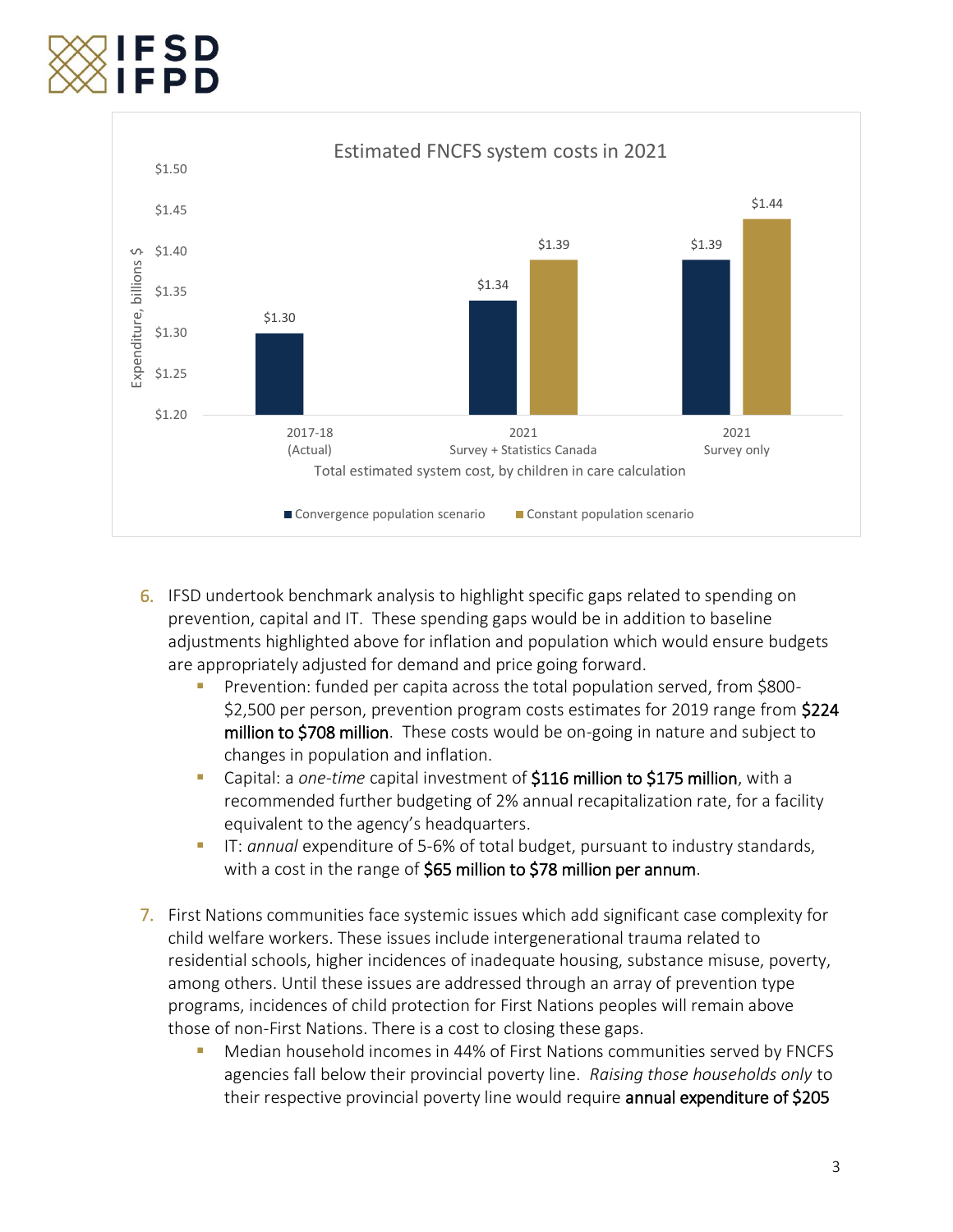

million. For comparison purposes, raising the same households to median household incomes of their provinces would require annual expenditure of about \$2.6 billion.

8. Agency workers and independent experts consulted have started to map a new system to support children, families and communities. Moving beyond a narrow focus on *protection* of children, to a vision of *enabling children to thrive*, the proposed approach would align results (outcomes) to activities (outputs) and required resources (inputs) across safety, child well-being, family well-being and community well-being. This vision is focused on changing outcomes for children by empowering agencies, communities and families, and understanding progress through relevant and regular data collection on indicators connected to desired results (see table 1 below).

### *Recommendations*

The current protection-focused system does not produce adequate results for children and families, fails to recognize the contextual challenges that lead to disadvantaged starting points for many communities, significantly underfunds prevention, has important gaps in capital and IT spending, struggles to remunerate employees relative to provincial levels, and falls short on data collection and analytics required to identify and support wise practices.

In this context, IFSD makes a number of recommendations:

- 1. It is recommended that block transfers be used to fund the FNCFS program to provide flexibility in allocation and accountability to stakeholders.
- 2. It is recommended that contextual issues such as poverty, be recognized and addressed through policy, programs and funding.
- 3. It is recommended that prevention be funded on a per capita basis for the total population served by the agency (not only children) at a rate of \$800-\$2,500 per person.
- 4. It is recommended that beyond the one-time capital investment, that a benchmark recapitalization rate of a minimum 2% per annum (of asset base) be added to the agency budgets.
- 5. It is recommended that IT be funded at a rate of 5%-6% of total annual budget, consistent with industry practices.
- 6. It is recommended that:
	- Social workers be remunerated at provincial salaries levels.
	- A study be undertaken to assess why FNCFS agencies are unable to remunerate their employees at provincial levels.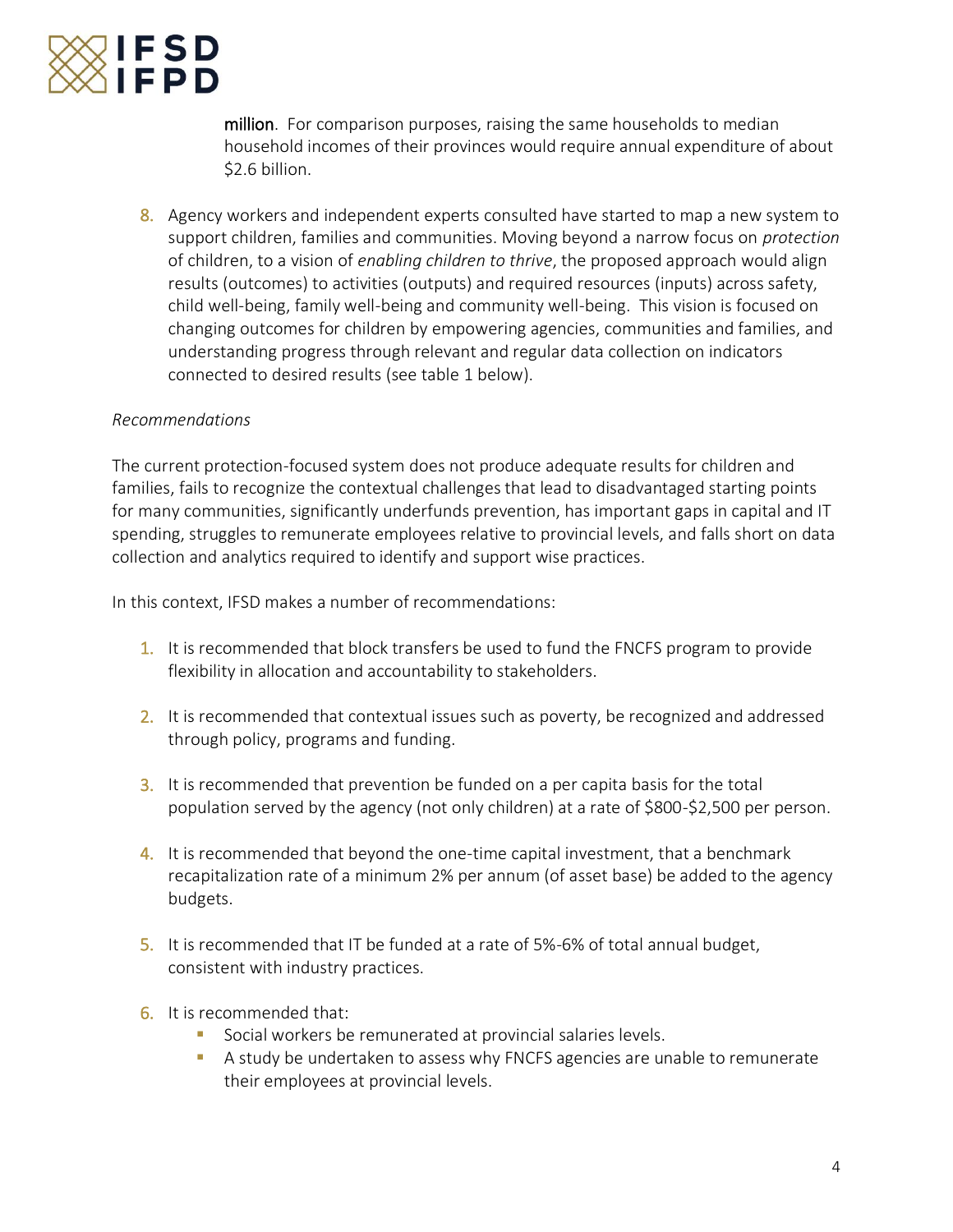

- **EXT** A study on case complexity be undertaken, with consideration of differing community contexts when determining reasonable caseload levels.
- FNCFS employees have access to professional support and development, including leave for compassionate fatigue.
- 7. It is recommended that a secretariat dedicated to results-oriented data be established to support FNCFS agencies in their work.
- 8. It is recommended that a FNCFS resource centre be established as a platform for knowledge sharing and collaboration among FNCFS agencies in support of their common mandates.

# *Recommendations for Further Research*

IFSD has three recommendations with respect to next-steps to further the work undertaken in this study:

- 1. To establish a performance framework to underpin the First Nations Child and Family Services system across Canada
- 2. To develop a range of options with regards to the funding models that would support an enhanced performance framework; and,
- 3. To transition to a future state in full consideration of data, human capital and governance requirements.

# *A Note of Thanks*

IFSD wishes to thank the members of NAC for their on-going feedback and support of this work. We are grateful for the support of Dr. Cindy Blackstock and the Caring Society, Jonathan Thompson, Martin Orr and AFN.

We thank Thomas Anderson of Statistics Canada's Social and Aboriginal Statistics for clarifying availability and applicability of data. We thank our expert reviewers, especially Professors Scott Bennett and John Loxley for their helpful comments in the research and analysis processes, as well as our expert roundtable composed of nationally recognized academic experts in social work, Indigenous health, evaluation, and substance misuse, as well as practitioners and agency leaders, whose knowledge was invaluable in framing performance considerations.

We thank the leadership and staff of FNCFS agencies for the incredible work that they do in saving lives of children under the most difficult and disadvantaged environments imaginable. The strong survey response rate and robustness of results was entirely dependent on the trust, participation, and support of FNCFS agencies and their leadership. IFSD is grateful for their confidence and for the knowledge and insight they shared.